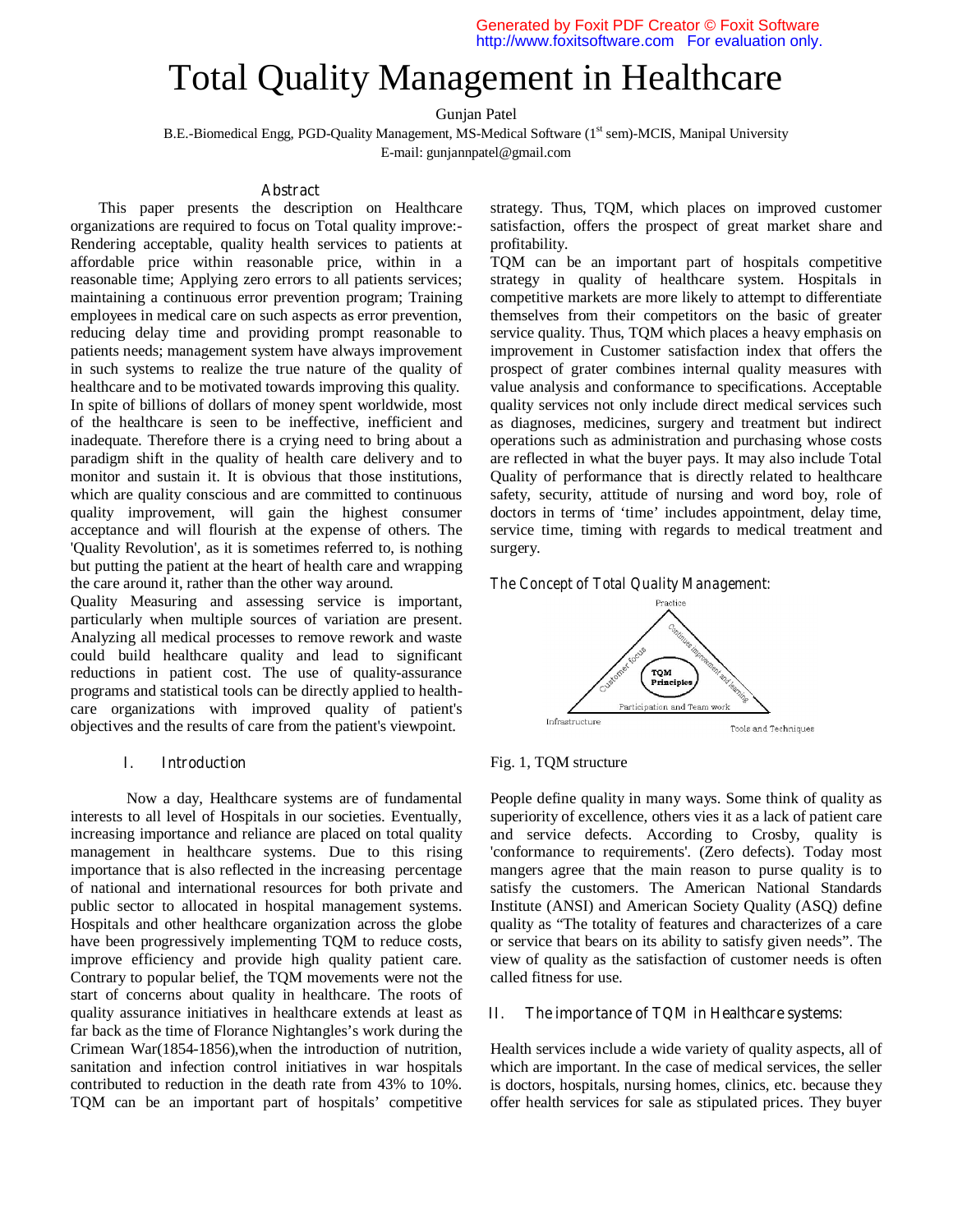is the client or patient who buys these health services at the stipulated prices. It may also included quality of performance that is directly connected and closely related to healthcare such as food, housing, safety, security, attitude of employees, and other factors that arise in connection with hospitals and nursing homes. So, the time takes in to the fix an appointment, delay time, services time, timing with regard to medical treatment and surgery.

- Quality of administration and management
- Quality of doctors
- Quality of hospital care

## **III. Principle of Total Quality management:**

The basic principle of TQM should be carried out using the 8 QM principles otherwise the resultant system will not satisfy the intent of the quality standards in the healthcare management system.

# *Table 1. TQM Principles:*

| 1                       | <b>Customer</b><br>focused<br>organization                  | Organizations depend on their customers<br>and therefore should understand current<br>and future customer needs, should meet<br>customer requirements and<br>strive<br>to<br>exceed customer expectations                     |
|-------------------------|-------------------------------------------------------------|-------------------------------------------------------------------------------------------------------------------------------------------------------------------------------------------------------------------------------|
| $\overline{\mathbf{c}}$ | Leadership                                                  | Leaders establish unity of purpose and<br>should<br>They<br>create<br>and<br>direction.<br>the internal environment<br>maintain<br>in<br>which people can become fully involved<br>in achieving the organization's objectives |
| 3                       | <b>Involvement</b><br>of people                             | People at all levels are the essence of an<br>organization and their full involvement<br>enables their abilities to be used for the<br>organization's benefit.                                                                |
| 4                       | <b>Process</b><br>approach                                  | desired<br>result<br>is<br>achieved<br>more<br>A<br>efficiently when activities and related<br>resources are managed as a process.                                                                                            |
| 5                       | <b>System</b><br>approach<br>to                             | Identifying, understanding and managing<br>a system of interrelated processes as a<br>system contributes to the organization's<br>effectiveness and efficiency in achieving                                                   |
|                         | management                                                  | its objectives.                                                                                                                                                                                                               |
| 6                       | Continual<br>improvement                                    | of<br>improvement<br>the<br>Continual<br>organization's overall performance should<br>permanent objective<br>of<br>be<br>a<br>the<br>organization.                                                                            |
| 7                       | Factual<br>approach<br>t <sub>o</sub><br>decision<br>making | Effective decisions are based<br>the<br><sub>on</sub><br>analysis of data and information.                                                                                                                                    |

TQM is a people-focused management system that aims at continue increases in customer satisfaction at continually lower real cost. TQM system approach and an integral part of high level strategy, it works horizontally across functions and departments, involves all employees, top to bottom and extends backward and forward to include the sully chain and the customer chain. TQ stresses learning and adaption to continual change as keys to organization success.

#### *Deming principles to healthcare Systems:*

- Insists on zero defects eliminate inspection through proper quality control on suppliers.
- Constant improve the system
- Educational and Training program
- Maintain the records
- Eliminate numerical goals, work standards and slogans
- Remove the barriers that hinder the worker through the day
- Top management support for implementing TQM

## **IV. The basic elements of TQM :**

#### *A. Customer Focus:*

The customer is the judge of quality. From the TQ perspective, all strategic decisions a healthcare institute makes are "customer driven". Customer driven firms measure the factors that drive customer satisfaction. The perception of value and satisfaction are infused by many factors through the customers overall purchase, ownership and services. Also reducing defects and error and eliminating causes of dissatisfaction contribute significantly to company's views of quality. Also, customer opinion surveys and focuses techniques can help to understand the customer requirements and values. Customer focus extends beyond the customer and internal relationships; however society represents an important customer of business. Business ethics, patient's health and safety, environment and sharing of quality standards in the healthcare systems and communities are necessary activities.

#### *B. Strategic planning and Leadership:*

Strategic planning needs to anticipate many changes such as customer's expectations, new opportunities, advance diagnostic technologies development; evolving patients care system and social expectations. Achieving quality and healthcare service leadership requires a strong future orientation and a willingness to make, long-term relations ion to key customers, employees, doctors, nurses, suppliers, the public and private community. Through their personal roles in planning, reviewing healthcare quality performance, and staffs for quality achieving, the senior's leaders serve as role model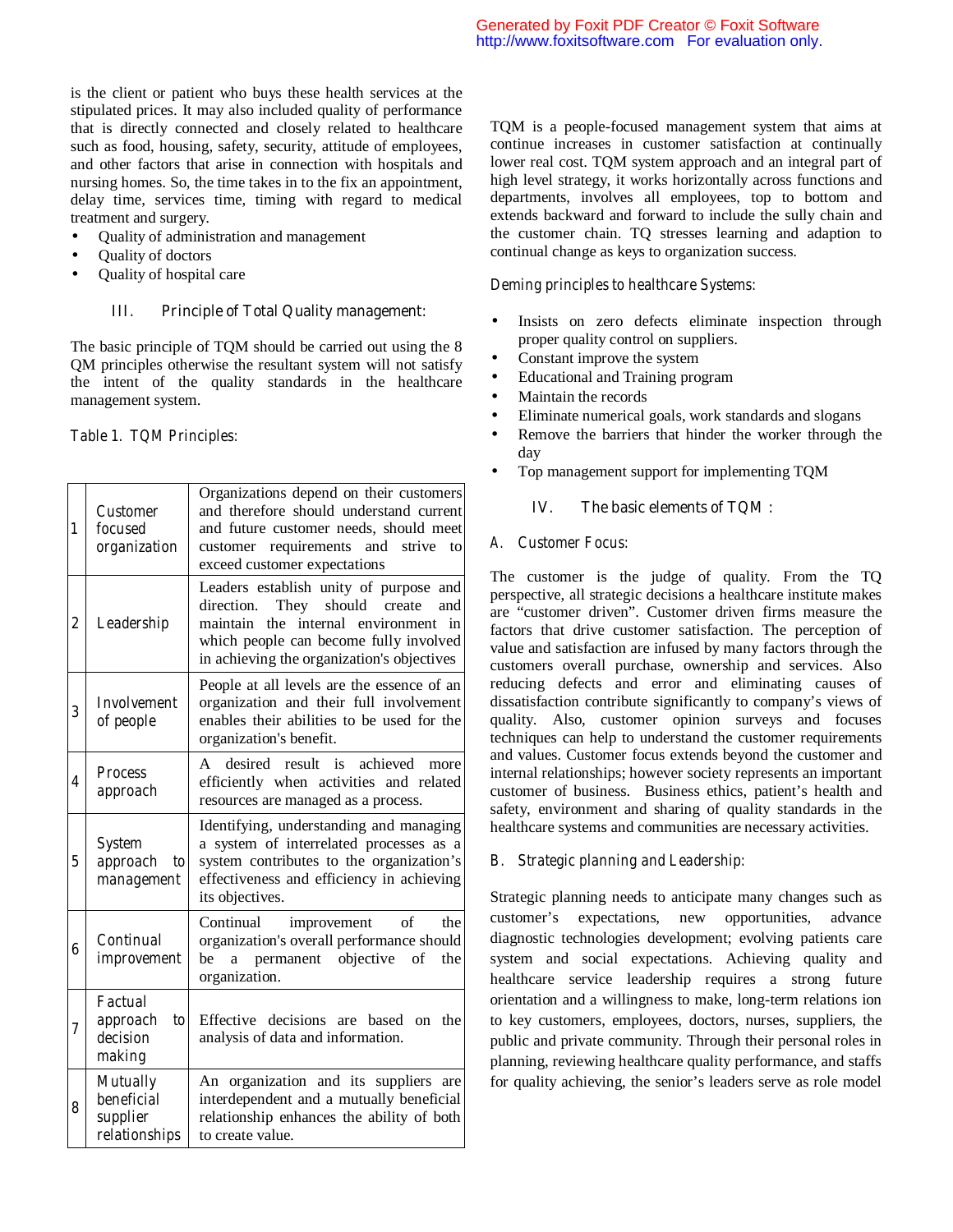reinforcing the values and encouraging leadership through the organization.

## *C. Continues improvement and learning:*

Continues improvement is part of the management of all system and process. Achieving the highest of performance requires a well-defined and well-executed approach to continues improvement and learning. Learning refers to adaption to changes, leading to new goals or approaches. Improvements and learning need to be embedded in the way an organization operates. The process of continues improvement must contain regular cycles of planning, execution and evolution.

#### *D. Empowerment and Teamwork:*

A healthcare institute's success depends increasingly on the knowledge, skills, and motivation of its work force. In healthcare management, individuals and departments work for themselves. In TQ individuals cooperate in team structures such as quality circles, steering committees and self-directed work teams. Department works together towards system optimization through cross-function team-work

## *E. Process management:*

.

Deming and Juran observed that while majority of the quality problems are associated with processes, few are caused by workers themselves. It is involves planning and administrator the activities necessary to achieve a high level of performance in a process and identifying opportunities for improving quality and customer satisfaction.

## *F. Tools for process management:*

The tools and techniques, along with management practices and the organizational infrastructure and fundamentals components of TQM.

The various tools for improving process management are**:** 

- Team-building and group-integration tools
- Specific process/technical tools
- Process flow chart
- Check sheet and Histograms
- Pareto analysis
- Fishbone Charts
- Process control chart
- Quality function Deployment (QFD)
- Poka-Yoka or Fail sating

#### *G. Quality Assurance and Control:*

Quality assurance is the planned or systematic actions necessary to provide adequate confidence that a patient services or safety will satisfy given requirement for quality. The activity of this department includes quality planning, control, improvement, internal audit and reliability. Moreover it also includes quality advice and expertise, training of personnel in quality, analysis of customer diagnosis, treatment records, medical claims details, and patients liability cases. Management is responsible for defining, documenting and supporting the quality policy, quality manual, performance, safety and dependability.

In quality manual system that defined as an assembly of components such as the organization structure, responsibility, procedures and resources for implementing quality management must be documented in the form of a quality manual.

#### **V. Six-Sigma Quality concepts:**

The concepts surrounding the drive to Six Sigma quality are essentially those of statistics and probability. In simple language, these concepts boil down to, "How confident can I be that what I planned to happen actually will happen?" Basically, the concept of Six Sigma deals with measuring and improving how close we come to delivering on what we planned to do.

For any process with a standard distribution (something that looks like a bell-shaped curve), the probability is 68.26% that the next value will be within one standard deviation from the mean. The probability is 95.44% that the same next value will fall within *two* standard deviations. The probability is 99.73% that it will be within *three* sigma; and 99.994% that it will be within *four* sigma. *Standard distribution curve with mean, sigma values and four sigma tolerances. For a product to be virtually defect free, it must be designed with both normal process variation and process drift in mind. With these things considered, a Six Sigma design specification width would produce a yield of 99.99966%–3.4 defects per million opportunities or virtually zero defects.*